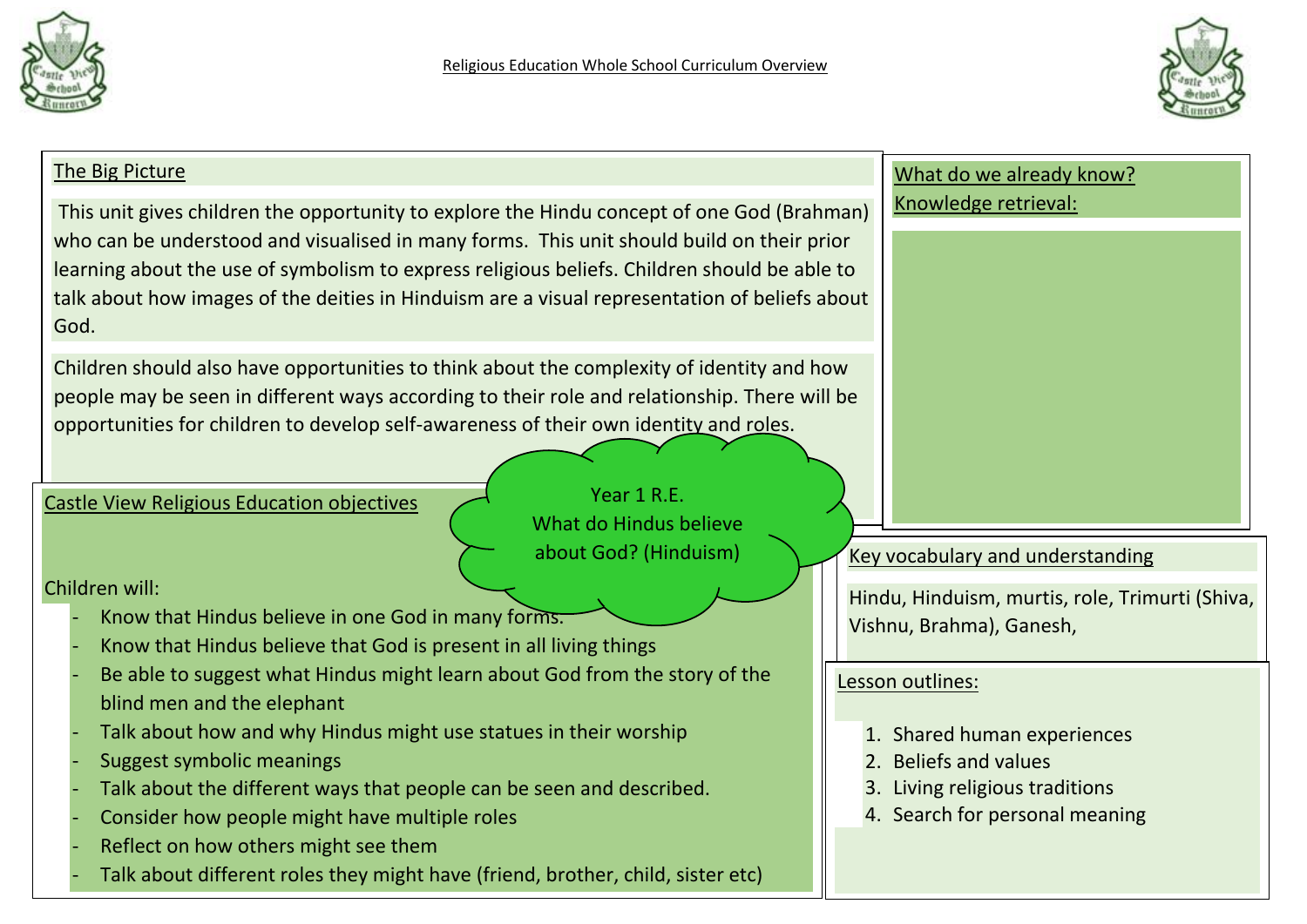



## The Big Picture This unit enables pupils to examine the Muslim belief in Allah as creator. The focus is to encourage pupils to consider Allah's role in creating and sustaining the world, and humankind's response to Allah. Pupils should think about and reflect on their responsibility towards creation. They should begin to develop an understanding of how Muhammad (pbuh) is seen as a role model for Muslims and how the teachings of the Prophet might influence how and why a Muslim might care for the natural world. The experiences of the life of the prophet in this unit this should be explored through story. Pupils should have opportunities to discuss and demonstrate their understanding in a variety of ways. Pupils should also have opportunity to personally reflect on their own beliefs and values about the importance of caring for the natural world. They should consider their own responsibility and how they could actively contribute towards caring for the planet. What do we already know? Knowledge retrieval: Key vocabulary and understanding Islam, Muslim, Allah, Prophet, Khalifa, Castle View Religious Education objectives Children will: - Know that Muslims believe in one God (Allah) Know that Muslims believe the world was created by God Talk about why Muslims might value the natural world. - Know that Islam teaches that humans should be caretakers Suggest how Muslims might show respect for God by caring for the natural world. Talk about their own experiences and feelings about the natural world and what Lesson outlines: 1. Shared human experiences 2. Beliefs and values 3. Living religious traditions 4. Search for personal meaning Year 1 R F How might beliefs about creation affect the way people treat the world? (Islam)

- they have noticed about the way humans treat it.
- Reflect on how they treat the natural world and if they have a duty too look after it.